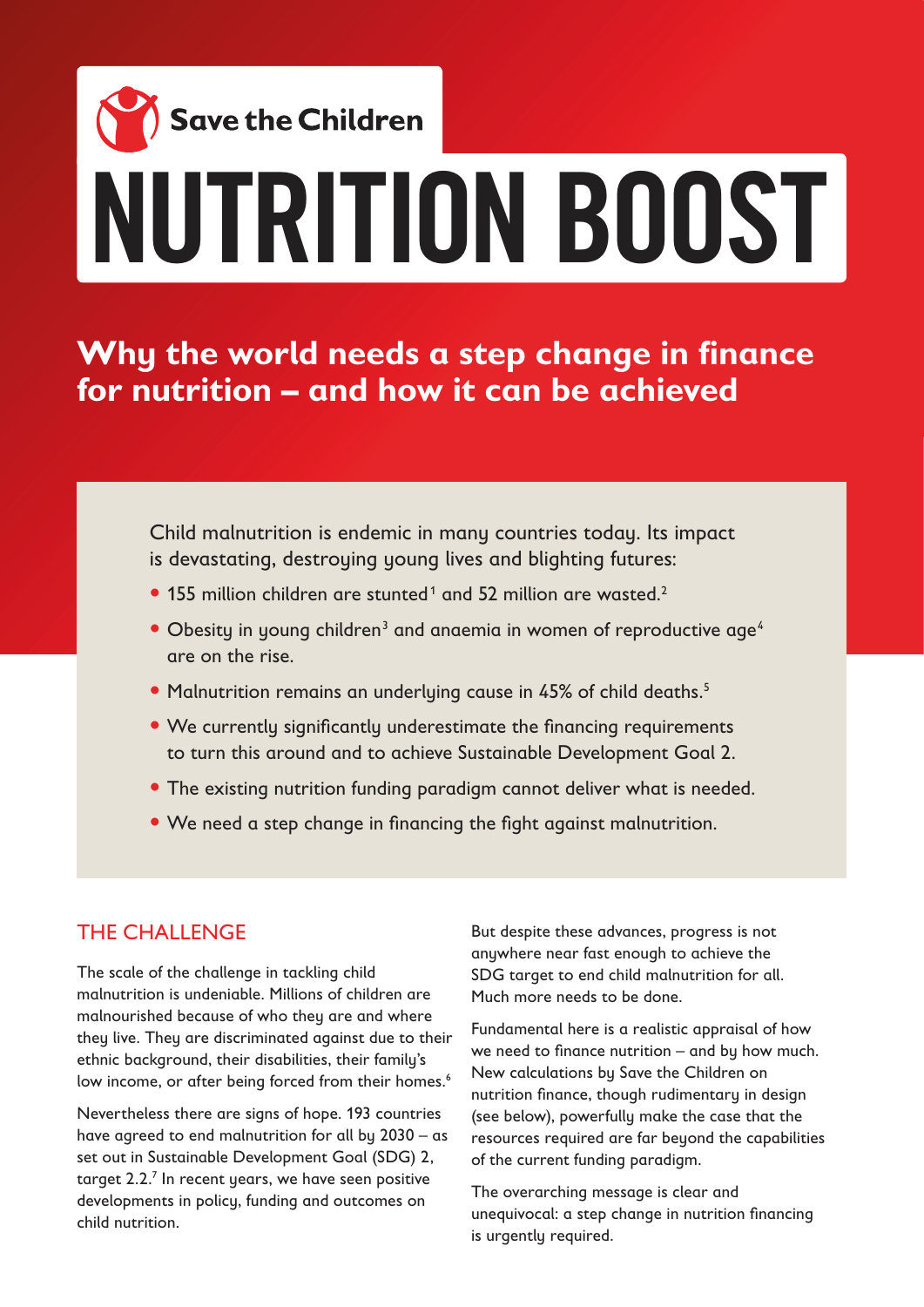#### FALLING SHORT

The World Bank Investment Framework is currently the dominant narrative on nutrition financing. But while it is a useful staging post, it significantly underestimates the funding that is needed. It indicates that an additional \$7 billion per year is required to achieve the World Health Assembly (WHA) targets and save 3.7 million lives by 2025.8 But the additional \$7 billion only accounts for four out of the six WHA targets<sup>9</sup> and it excludes nutrition-sensitive interventions, which are assumed but not costed.

Furthermore, the WHA targets will only take us part of the way to achieving SDG2: for example, the target on wasting is for a reduction to less than 5% prevalence by  $2025^{10}$  – rather than to eliminate it completely by 2030. Acceptance of the financial asks for the WHA targets therefore entails an implicit acceptance that SDG2 will not be achieved.

That is unacceptable. Reneging on the global commitment to ensure every child gets adequate nutrition cannot be an option. Leaders must be held to account for their pledge to end malnutrition for all. And they must put in place a model that can deliver on it.

There are immediate challenges. Nutrition is inherently multi-sectoral, covering maternal and child health, infant and young child feeding, social protection, agriculture, WASH and many more sectors. That makes calculating the financing needs for SDG2 extraordinarily difficult. Further, we do not have a clear idea of current global expenditure on nutrition, due to the opaqueness of aid tracking<sup>11</sup> and the reticence of some countries to publish their domestic nutrition budgets and disbursements on time.

New calculations from Save the Children conclude that, at a minimum, an additional \$23.25 billion is required per year to meet the challenge of  $SDG2^{12}$  – more than three times the \$7 billion that the World Bank Investment Framework suggests. While we acknowledge that this figure is not precise – it uses rudimentary extrapolation and makes multiple assumptions – it demonstrates that, even with a significant margin for error, the resources required are far beyond the capabilities of the current funding paradigm.

#### A STEP CHANGE IN NUTRITION FINANCE

There are two elements to the step change that is needed in nutrition financing.

First, nutrition financing sources must be diversified. A significant uplift in **domestic resource mobilisation** (DRM) is essential, focused on the most basic needs, and driven by widening the revenue base through progressive tax reform. **Innovative financing** must be brought to scale through expansion and reform of existing mechanisms, such as the Global Financing Facility and Power of Nutrition, and through the creation of an enabling environment for new mechanisms to emerge. Finally, **official development assistance** (ODA) is vital, but limited – it should be focused on the most excluded children, and on catalysing new domestic resources.

Second, diversified and increased financing for nutrition should abide by four pillars:

- **Supporting and funding national nutrition plans**: these plans are the key to delivering sustainable, country-driven change, and offer a costed, multi-sectoral, multi-stakeholder strategy that identifies where funding is needed in the local context and the size of the local funding gap.
- **Equity:** nutrition financing must prioritise the 'Leave No One Behind' agenda, acknowledging the financial and social implications of this principle<sup>13</sup> and moving away from the uneven picture of achievement that characterised the Millennium Development Goals.<sup>14</sup>
- **Transparency and accountability**: all nutrition financing must be transparent and accountable, both domestically, through the timely release of allocations and disbursement, and globally, through the tracking of aid flows and pledges.
- **Bridging the humanitarian/development divide**: investment in flexible and shockresponsive nutrition development work needs to be allied with sustained post-humanitarian response funding to lock in developmental gains and mitigate against recurrence.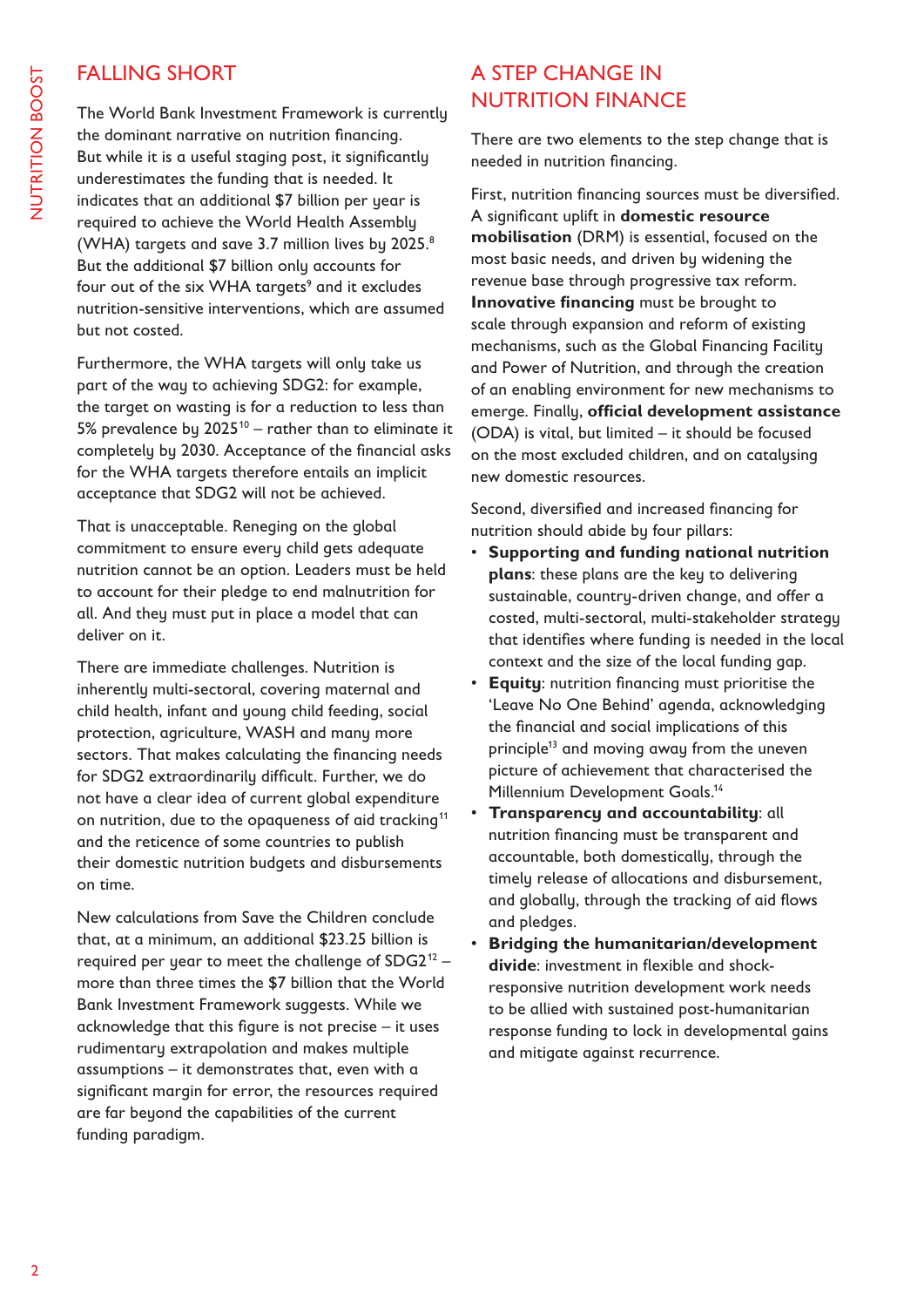# GENERATING RESOURCES: INCREASING FUNDING FOR NUTRITION

#### INCREASE DOMESTIC RESOURCE MOBILISATION

**through progressive tax reform with resources focused on basic needs**

#### SCALE-UP INNOVATIVE FINANCING

**through the Global Financing Facility and Power of Nutrition, and through encouraging new mechanisms**

#### IMPROVE OFFICIAL DEVELOPMENT ASSISTANCE

**so that it focuses on the most excluded children and catalyses new domestic resources**



# SPENDING RESOURCES: FOUR PRINCIPLES TO ENSURE NUTRITION RESOURCES ARE BETTER SPENT

# NUTRITION FOR EVERY CHILD

#### SUPPORT AND FUND NATIONAL NUTRITION PLANS

**that are costed, multi-sectoral and multi-stakeholder** 

### EMBED EQUITY

**by prioritising the Leave No One Behind agenda**

#### BE TRANSPARENT AND ACCOUNTABLE

**on domestic and global nutrition finance**

## BRIDGE THE DIVIDE

**between humanitarian and development responses**